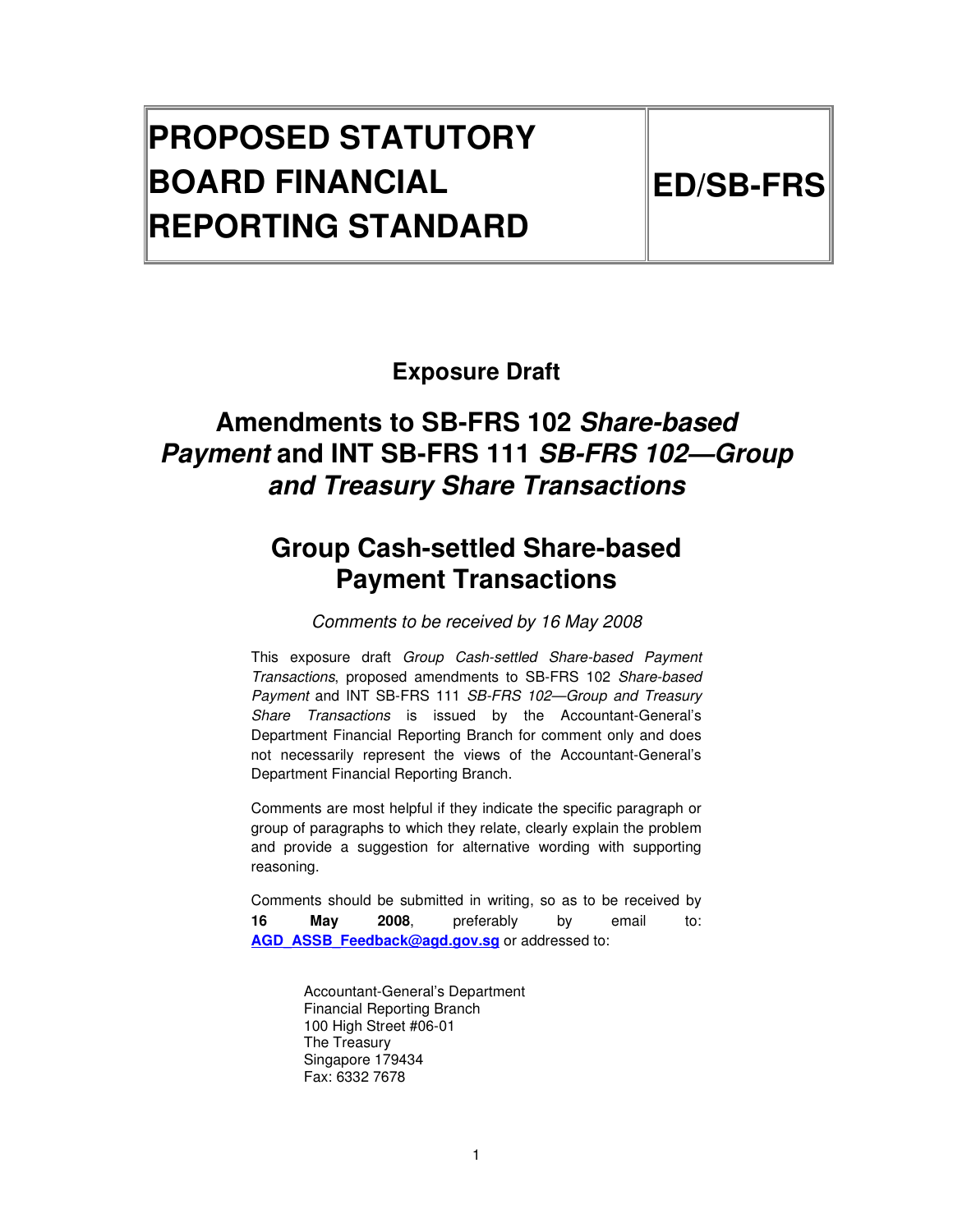# **CONTENTS**

#### **INTRODUCTION**

**INVITATION TO COMMENT** 

**PROPOSED AMENDMENTS TO SB-FRS 102 SHARE-BASED PAYMENT AND INT SB-FRS 111 SB-FRS 102—GROUP AND TREASURY SHARE TRANSACTIONS** 

**PROPOSED AMENDMENT TO SB-FRS 102** 

**Scope** 

**Effective date** 

#### **PROPOSED AMENDMENTS TO INT SB-FRS 111**

**Issues** 

**Consensus** 

**Effective date** 

**Transition** 

**BASIS FOR CONCLUSIONS**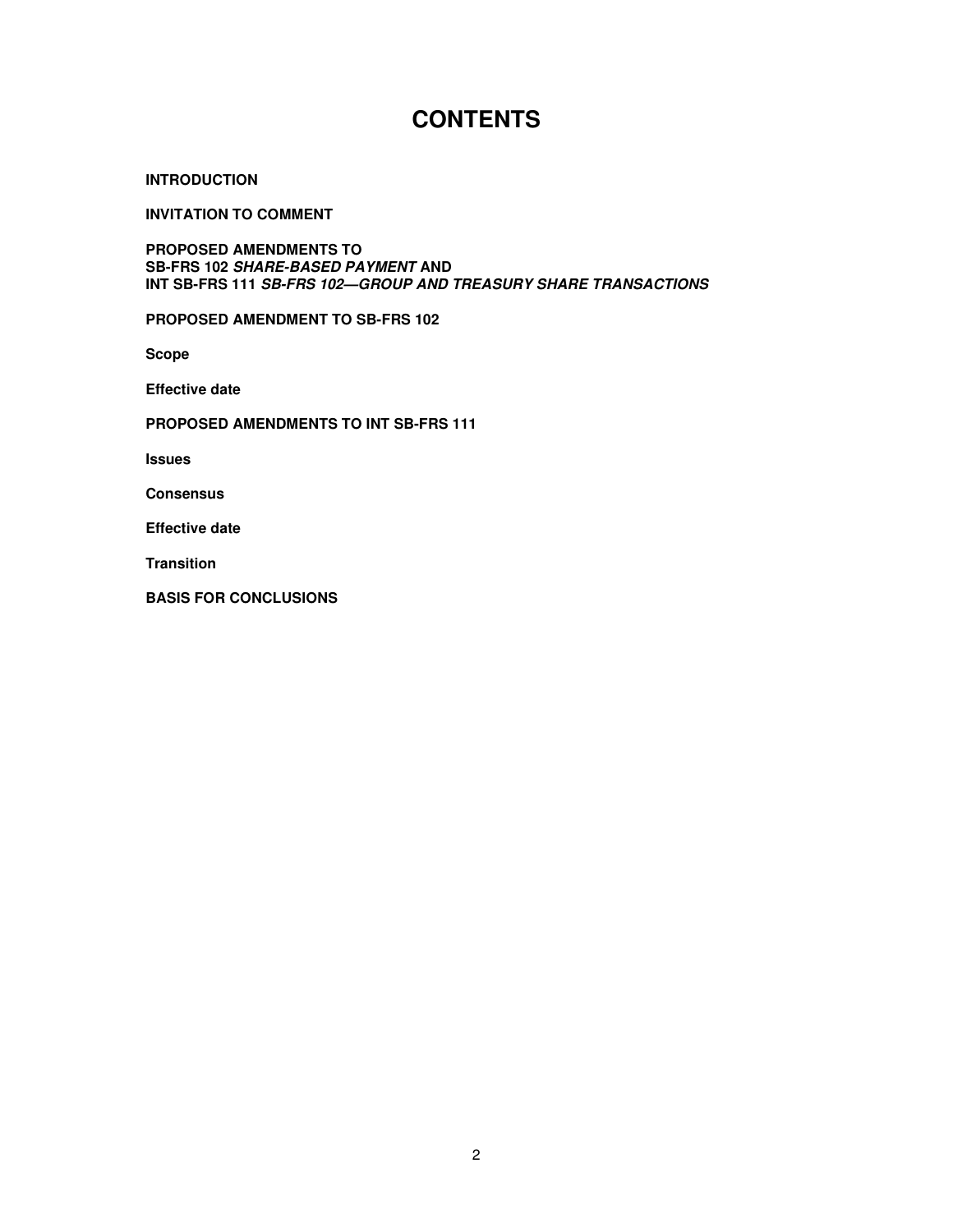### **Introduction**

- 1 This exposure draft contains proposals by the Accountant-General's Department Financial Reporting Branch to amend SB-FRS 102 Share-based Payment and INT SB-FRS 111 SB-FRS 102— Group and Treasury Share Transactions.
- 2 Paragraph 3 of SB-FRS 102 requires an entity to recognise as share-based payment transactions transfers of equity instruments of the entity's parent (or another entity in the same group) to parties that have supplied goods or services to the entity. INT SB-FRS 111 provides guidance on how the entity that receives the goods or services from its suppliers should account for such transactions in its financial statements.
- 3 The purpose of the proposed amendments is to specify the accounting, in the financial statements of an entity that receives goods or services from its suppliers (including employees), for similar arrangements that are share-based and cash-settled, for example:
	- Arrangement 1 the suppliers of the entity will receive cash payments that are linked to the price of the equity instruments of the entity
	- Arrangement 2 the suppliers of the entity will receive cash payments that are linked to the price of the equity instruments of the parent of the entity.

Under either arrangement, the parent of the entity has an obligation to make the required cash payments to the suppliers of the entity. The entity itself does not have any obligation to make such payments to its suppliers or provide them with equity instruments.

- 4 The proposed amendment to SB-FRS 102 clarifies that an entity that receives goods or services from its suppliers must apply SB-FRS 102 even though the entity has no obligation to make the required share-based cash payments.
- 5 The proposed amendment to INT SB-FRS 111 specifies that an entity that receives goods or services from its suppliers under the arrangements described in paragraph 3 should measure the goods or services in accordance with the requirements applicable to cash-settled sharebased payment transactions. The proposed amendment to INT SB-FRS 111 does not change its existing requirements.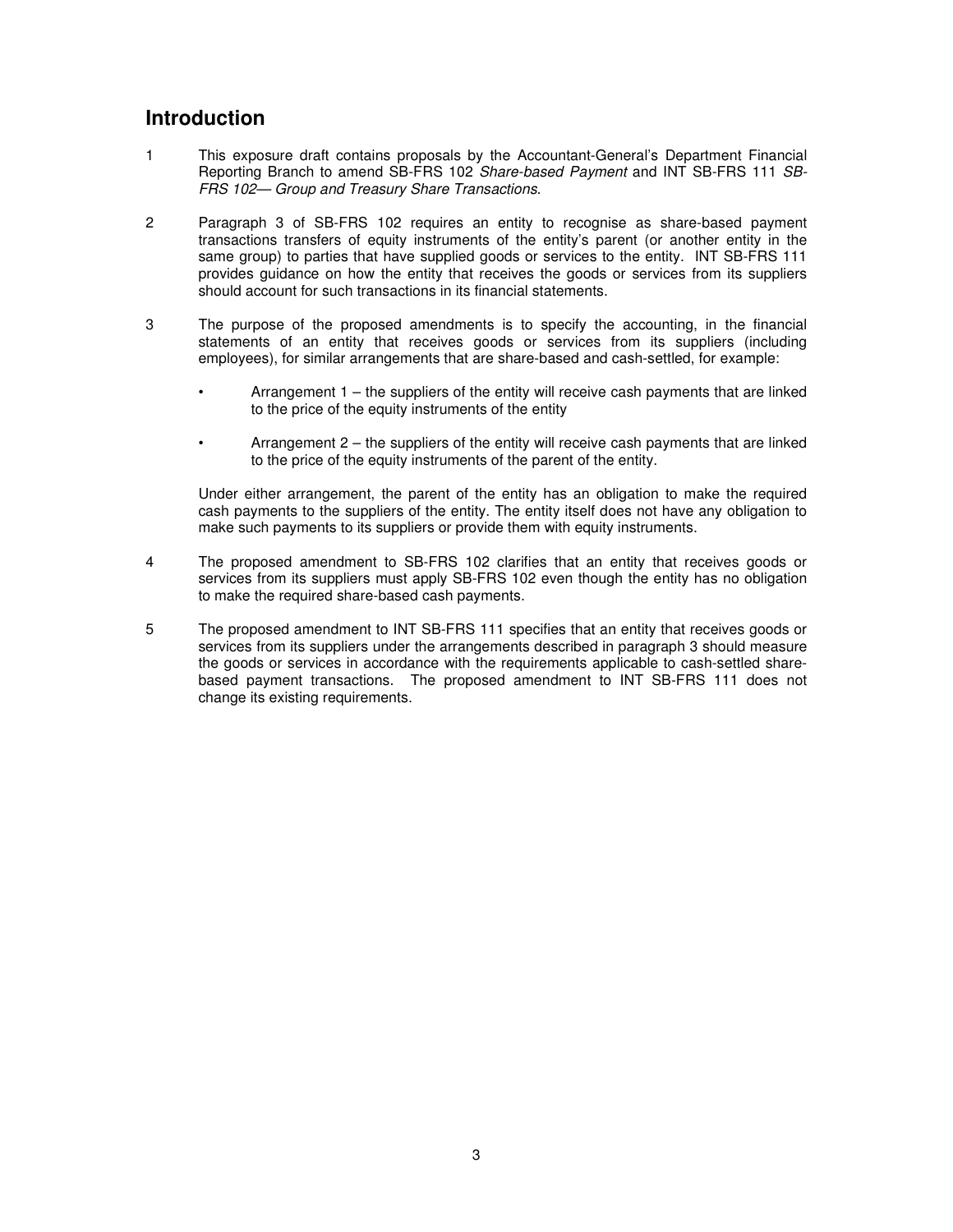### **Invitation to comment**

- 6 The Accountant-General's Department Financial Reporting Branch invites comments on the proposed amendments to SB-FRS 102 and INT SB-FRS 111, particularly on the questions set out below. Comments are most helpful if they:
	- (a) comment on the questions as stated;
	- (b) indicate the specific paragraph or group of paragraphs to which they relate;
	- (c) contain a clear rationale; and
	- (d) if applicable, include an alternative the Accountant-General's Department Financial Reporting Branch should consider.

#### **The Accountant-General's Department Financial Reporting Branch is not seeking comments on matters in SB-FRS 102 and INT SB-FRS 111 other than those set out in this exposure draft.**

Respondents should submit comments in writing so as to be received no later than 16 May 2008.

In considering the comments, the Accountant-General's Department Financial Reporting Branch will base its conclusions on the merits of the arguments for and against each alternative, not on the number of responses supporting each alternative.

#### **Question 1—Specifying how a subsidiary that receives goods or services from its suppliers (including employees) should account for cash-settled share-based payment arrangements described in new paragraph 3A of INT SB-FRS 111**

The proposed amendments specify that:

- (a) in the financial statements of a subsidiary that receives goods or services from its suppliers under the arrangements described in new paragraph 3A of INT SB-FRS 111, the subsidiary should apply SB-FRS 102 to account for the transactions with its suppliers. In other words, in the financial statements of the subsidiary, such cashsettled share-based payments are within the scope of SB-FRS 102 (see new paragraph 3A of SB-FRS 102 and new paragraph 11A of INT SB-FRS 111).
- (b) the subsidiary should measure the goods or services received from its suppliers in accordance with the requirements applicable to cash-settled share-based payment transactions, as set out in SB-FRS 102 (see new paragraph 11B of INT SB-FRS 111).

Do you agree with the proposals? If not, why?

#### **Question 2—Transition**

The proposed amendments to SB-FRS 102 and INT SB-FRS 111 would be required to be applied retrospectively, subject to the transitional provisions of SB-FRS 102.

Do you agree with the proposal? If not, what do you propose and why?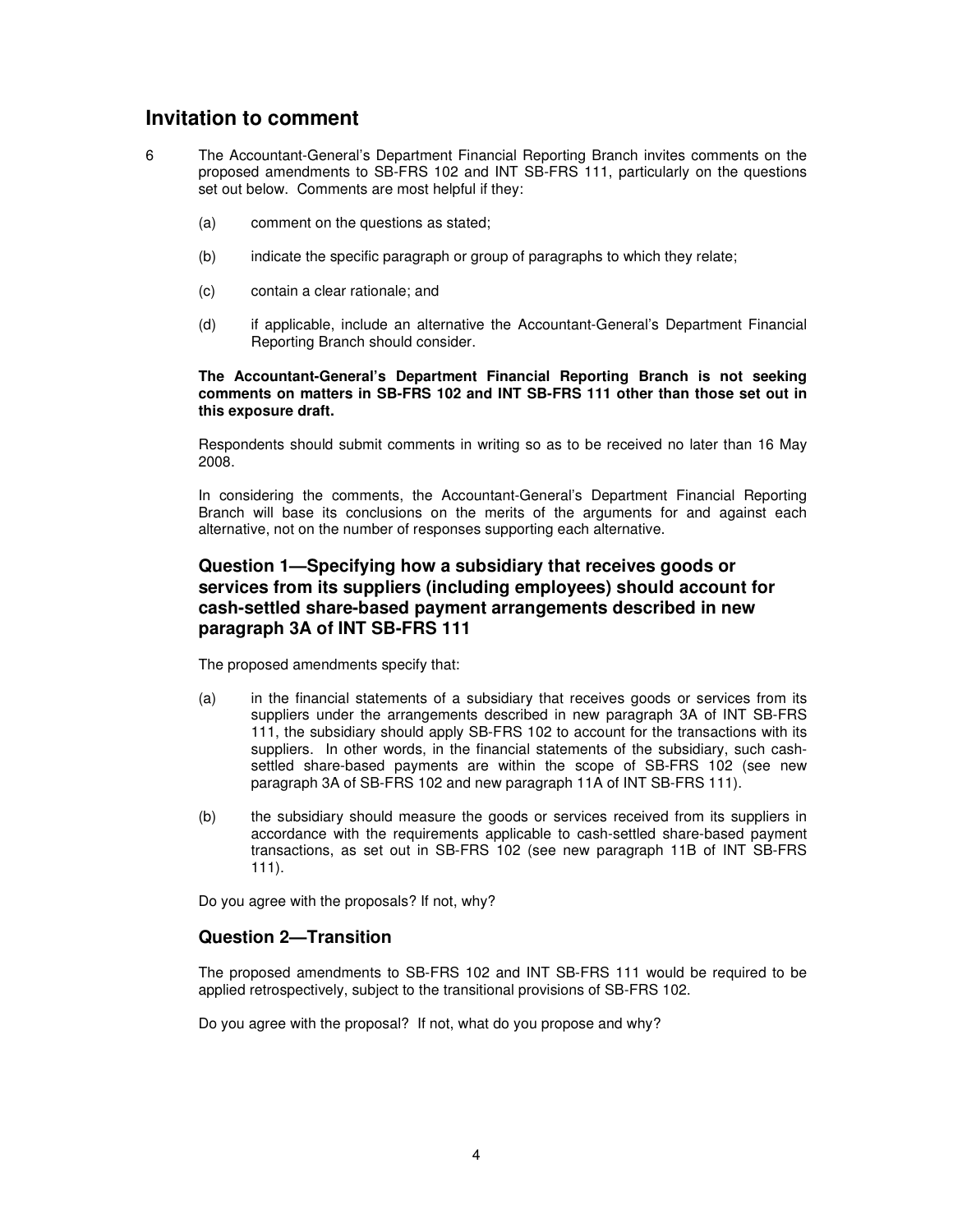# **Proposed amendment to SB-FRS 102 Share-based Payment**

### **Scope**

Paragraph 3A is added. Paragraph 3 is reproduced for ease of reference, but is not proposed for amendment.

- 3 For the purposes of this SB-FRS, transfers of an entity's equity instruments by its shareholders to parties that have supplied goods or services to the entity (including employees) are share-based payment transactions, unless the transfer is clearly for a purpose other than payment for goods or services supplied to the entity. This also applies to transfers of equity instruments of the entity's parent, or equity instruments of another entity in the same group as the entity, to parties that have supplied goods or services to the entity.
- 3A Similarly, this SB-FRS also applies to arrangements in which an entity's parent (or another entity in the group) has incurred a liability to transfer cash or other assets for amounts that are based on the price (or value) of the equity instruments of the entity, its parent, or another entity in the group to parties that have supplied goods or services to the entity.

### **Effective date**

Paragraph 60A is added.

60A An entity shall apply [draft] paragraph 3A for annual periods beginning on or after [date to be inserted after exposure]. Earlier application is permitted. If an entity applies that [draft] paragraph for a period beginning before [date to be inserted after exposure], it shall disclose that fact and apply the related [draft] amendments to INT SB-FRS 111 SB-FRS 102–Group and Treasury Share Transactions at the same time.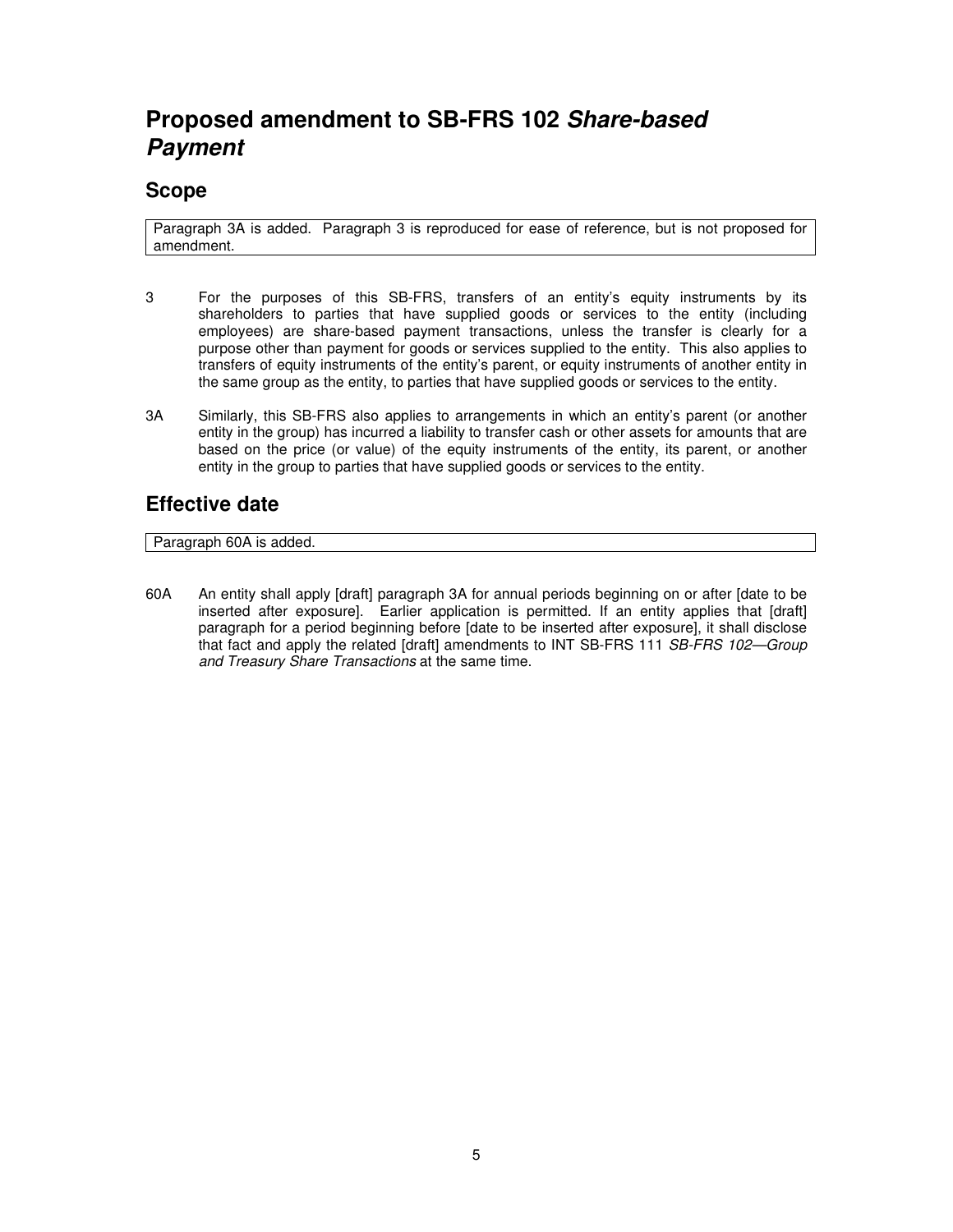# **Proposed amendments to INT SB-FRS 111 SB-FRS 102— Group and Treasury Share Transactions**

#### **Issues**

Paragraph 3A is added after paragraph 3. Paragraphs 1, 4 and 5 are amended: new text is underlined and deleted text is struck through. Paragraph 6 is reproduced for ease of reference, but is not proposed for amendment.

- 1 This Interpretation addresses two three issues. The first is ...
- 3A The third issue concerns cash-settled share-based payment arrangements in which a parent incurs a liability to make cash payments to the employees of its subsidiary. The amounts of the cash payments are based on the price of the equity instruments of either the parent or the subsidiary. Under the arrangements, the parent has an obligation to make the required cash payments to the employees of the subsidiary. The subsidiary itself does not have any obligation to make the required cash payments to its employees or provide them with its equity instruments.
- 4 This Interpretation addresses how the share-based payment arrangements set out in paragraphs 3 and 3A should be accounted for in the financial statements of the subsidiary that receives services from the employees. For convenience, this Interpretation discusses the issues in terms of a parent and its subsidiary. However, this Interpretation also applies to similar arrangements between an entity and another entity in the same group.
- 5 There may be an arrangement between a parent and its subsidiary requiring the subsidiary to reimburse pay the parent for providing the provision of the equity instruments or making the cash payments to the employees of the subsidiary. This Interpretation does not address how to account for such an intragroup payment arrangement. Regardless of whether there is a reimbursement arrangement between a parent and its subsidiary, the subsidiary that receives services from its employees shall account for the services in accordance with SB-FRS 102.
- 6 Although this Interpretation focuses on transactions with employees, it also applies to similar share-based payment transactions with suppliers of goods or services other than employees.

#### **Consensus**

After paragraph 11, a heading and paragraphs 11A and 11B are added.

### **Share-based payment arrangements in which a parent has an obligation to make the required cash payments to the employees of its subsidiary (paragraph 3A)**

- 11A In accordance with paragraph 3A of SB-FRS 102, in the financial statements of the subsidiary that receives services from its employees, the arrangement set out in [draft] paragraph 3A of this Interpretation is within the scope of SB-FRS 102.
- 11B The subsidiary shall measure the services received from its employees in accordance with the requirements applicable to cash-settled share-based payment transactions. Specifically, the subsidiary shall measure the services received from its employees on the basis of the fair value of the corresponding liability incurred by the parent. Until the liability incurred by the parent is settled, the subsidiary shall recognise any changes in the fair value of the liability in profit or loss and in the subsidiary's equity as adjustments to contributions from the parent.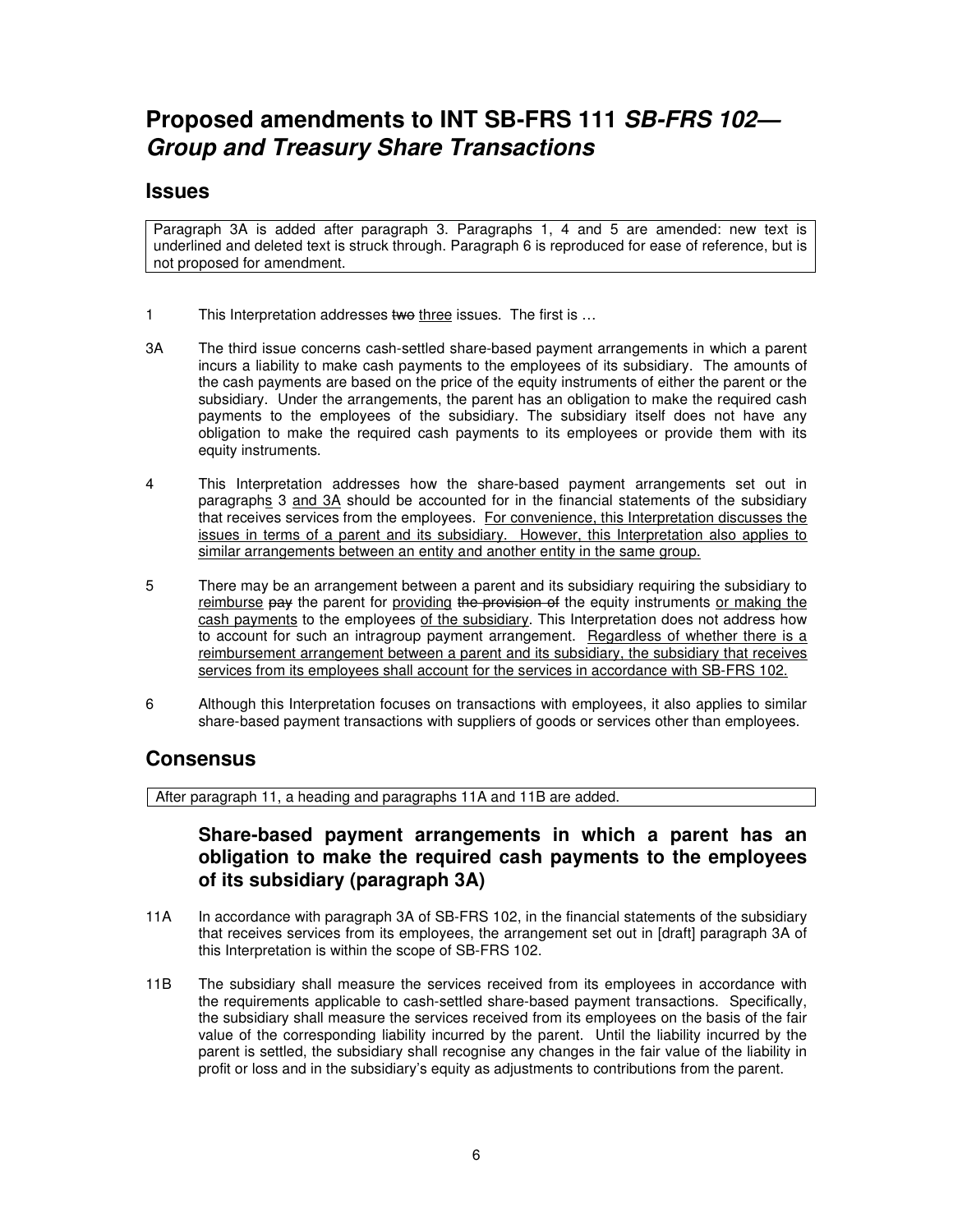# **Effective date**

After paragraph 12, paragraph 12A is added.

12A An entity shall apply [draft] paragraphs 11A and 11B of this Interpretation for annual periods beginning on or after [date to be inserted after exposure]. Earlier application is permitted. If an entity applies those [draft] paragraphs for a period beginning before [date to be inserted after exposure], it shall disclose that fact and apply the related [draft] amendments to SB-FRS 102 at the same time.

# **Transition**

Paragraph 13 is reproduced for ease of reference, but is not proposed for amendment.

13 An entity shall apply this Interpretation retrospectively in accordance with SB-FRS 8, subject to the transitional provisions of SB-FRS 102.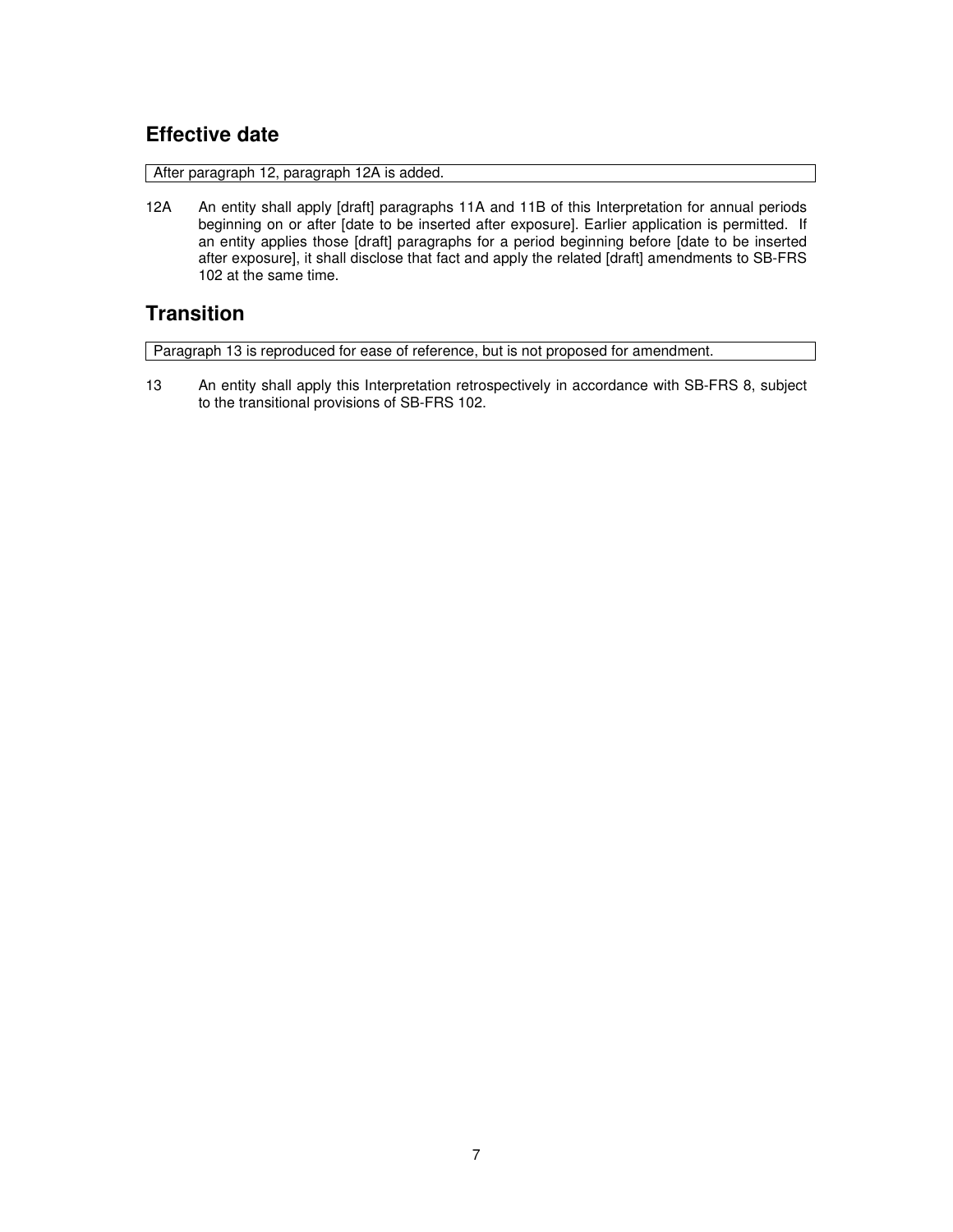# **Basis for Conclusions**

This Basis for Conclusions accompanies, but is not part of, the proposed amendments to SB-FRS 102 and INT SB-FRS 111.

- BC1 This Basis for Conclusions summarises the considerations in proposing amendments to SB-FRS 102 Share-based Payment and INT SB-FRS 111 SB-FRS 102—Group and Treasury Share Transactions.
- BC2 SB-FRS 102 paragraph 3 requires an entity to recognise as share-based payment transactions transfers of equity instruments of the entity's parent (or another entity in the same group) to parties that have supplied goods or services to the entity. Some constituents asked for guidance on whether, in the financial statements of an entity that receives services from its employees, similar arrangements that are cash-settled are also within the scope of SB-FRS 102. For example, how should the following arrangements be accounted for in the financial statements of a subsidiary that receives services from its employees?
	- Arrangement 1 the employees of the subsidiary will receive cash payments from the parent that are linked to the price of the equity instruments of the subsidiary
		- Arrangement 2 the employees of the subsidiary will receive cash payments from the parent that are linked to the price of the equity instruments of the parent of the subsidiary.

Under either arrangement, the parent has an obligation to make the required cash payments to the employees. The subsidiary does not have any obligation to make such payments to its employees or provide them with its equity instruments.

- BC3 It was recognised that, for group equity-settled share-based payment arrangements, SB-FRS 102 paragraph 3 requires an entity to apply SB-FRS 102 even though the entity's suppliers of goods or services are provided with equity instruments of the parent (or another entity in the same group). In addition, it was observed that INT SB-FRS 111 requires a subsidiary to account for the transactions (described in paragraph BC7 of the Basis for Conclusions on INT SB-FRS 111) as share-based payment transactions in its financial statements even though the transactions do not meet the definition of either an equity-settled share-based payment transaction or a cash-settled share-based payment transaction.
- BC4 Similarly, for the financial statements of the subsidiary, it was noted that the arrangements described in paragraph BC2 do not meet the definition of either an equity-settled share-based payment transaction or a cash-settled share-based payment transaction. It was considered whether a different conclusion should be reached for arrangements described in paragraph BC2 merely because the arrangements described in paragraph BC7 in the Basis for Conclusions on INT SB-FRS 111 are equity-settled and the arrangements described in paragraph BC2 are cash-settled.
- BC5 It was noted that the arrangements described in paragraph BC2 are (a) for the purpose of providing benefits to the employees of the subsidiary in return for employee services, and (b) share-based and cash-settled. In addition, it was observed that the requirements in SB-FRS 102 apply to both cash-settled and equity-settled share-based payment transactions in which an entity receives goods or services as consideration for its equity instruments or by incurring liabilities to the supplier of those goods or services for amounts that are based on the price of its equity instruments.
- BC6 For these reasons, it was concluded that, in the financial statements of the subsidiary,
	- (a) the arrangements described in paragraph BC2 should be within the scope of SB-FRS 102 (not SB-FRS 19 *Employee Benefits*). The subsidiary that receives services from the employees should apply SB-FRS 102 regardless of whether the group sharebased payment arrangement is cash-settled or equity-settled.